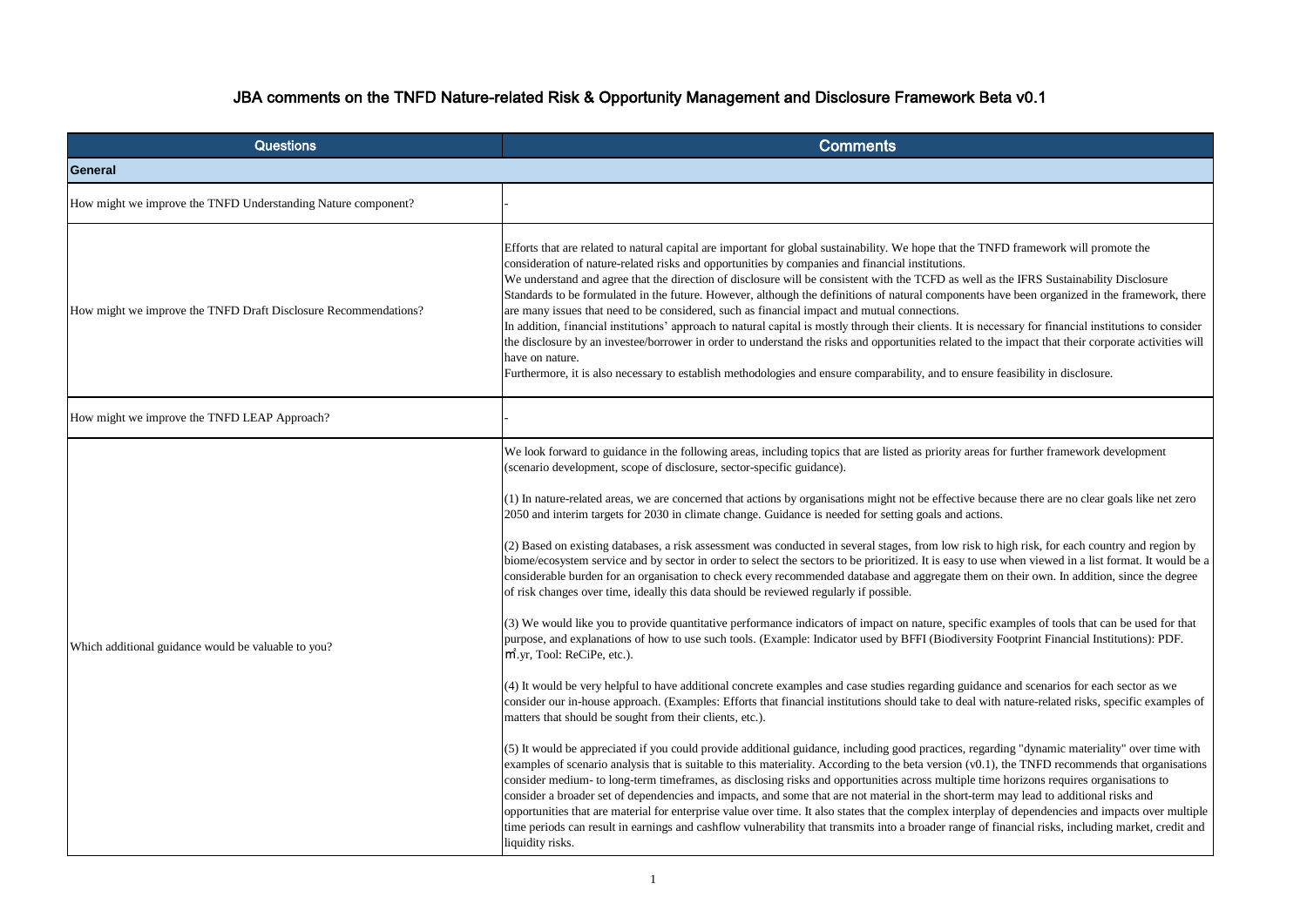| <b>Questions</b>                                                                               | <b>Comments</b>                                                                                                                                                                                                                                                                                                                                                                                                                                                                                                                                                                                                                                                                                                   |
|------------------------------------------------------------------------------------------------|-------------------------------------------------------------------------------------------------------------------------------------------------------------------------------------------------------------------------------------------------------------------------------------------------------------------------------------------------------------------------------------------------------------------------------------------------------------------------------------------------------------------------------------------------------------------------------------------------------------------------------------------------------------------------------------------------------------------|
| How willing are you (from 1-10) to recommend the TNFD Disclosure<br>Recommendations to others. |                                                                                                                                                                                                                                                                                                                                                                                                                                                                                                                                                                                                                                                                                                                   |
| How willing are you (from 1-10) to recommend the TNFD LEAP Approach - to others.               |                                                                                                                                                                                                                                                                                                                                                                                                                                                                                                                                                                                                                                                                                                                   |
| What other recommendations / learnings / insights do you have for TNFD?                        |                                                                                                                                                                                                                                                                                                                                                                                                                                                                                                                                                                                                                                                                                                                   |
| <b>Understanding Nature</b>                                                                    |                                                                                                                                                                                                                                                                                                                                                                                                                                                                                                                                                                                                                                                                                                                   |
| The scope for what constitutes 'nature' is clear.                                              | Neutral                                                                                                                                                                                                                                                                                                                                                                                                                                                                                                                                                                                                                                                                                                           |
| Comments                                                                                       | It is difficult to determine the scope of the nature-related definitions that have been provided. We believe that this will result in differences<br>among companies, and therefore it is necessary to make the definitions more concrete and uniform around the world.                                                                                                                                                                                                                                                                                                                                                                                                                                           |
| The definition of nature-related impacts is clear.                                             | Neutral                                                                                                                                                                                                                                                                                                                                                                                                                                                                                                                                                                                                                                                                                                           |
| Comments                                                                                       | Figure 13: Impact pathway on page 32 shows that (1) impact drivers lead to (2) changes in natural capital, which result in (3) impacts. Alt<br>we understand the concept, the word "impact" (not affect) is also used to describe how these changes affect stakeholders (in the 3rd step),<br>which makes the term difficult to understand because it isn't used uniformly.<br>We understand the definition of "impact" to be as follows.<br>In the TNFD, "impacts" refer to "changes in the state of nature", as defined in Annex 1.<br>As defined in Annex 1, "impact pathway" describes how an (1) "impact driver" results in (2) changes in natural capital, and (3) how thes<br>changes affect stakeholders. |
|                                                                                                | "Changes in natural capital" (in this second step) is synonymous with "Impact".                                                                                                                                                                                                                                                                                                                                                                                                                                                                                                                                                                                                                                   |
| The definition of nature-related dependencies is clear.                                        | Disagree                                                                                                                                                                                                                                                                                                                                                                                                                                                                                                                                                                                                                                                                                                          |
| Comments                                                                                       | If the need for disclosure changes depending on the scale of a dependency, we would like you to provide more specific criteria and standar<br>regarding dependencies.                                                                                                                                                                                                                                                                                                                                                                                                                                                                                                                                             |
| The definition of nature-related risks is clear.                                               | Neutral                                                                                                                                                                                                                                                                                                                                                                                                                                                                                                                                                                                                                                                                                                           |

pital, which result in (3) impacts. Although affect stakeholders (in the 3rd step),

es in natural capital, and (3) how these

ride more specific criteria and standards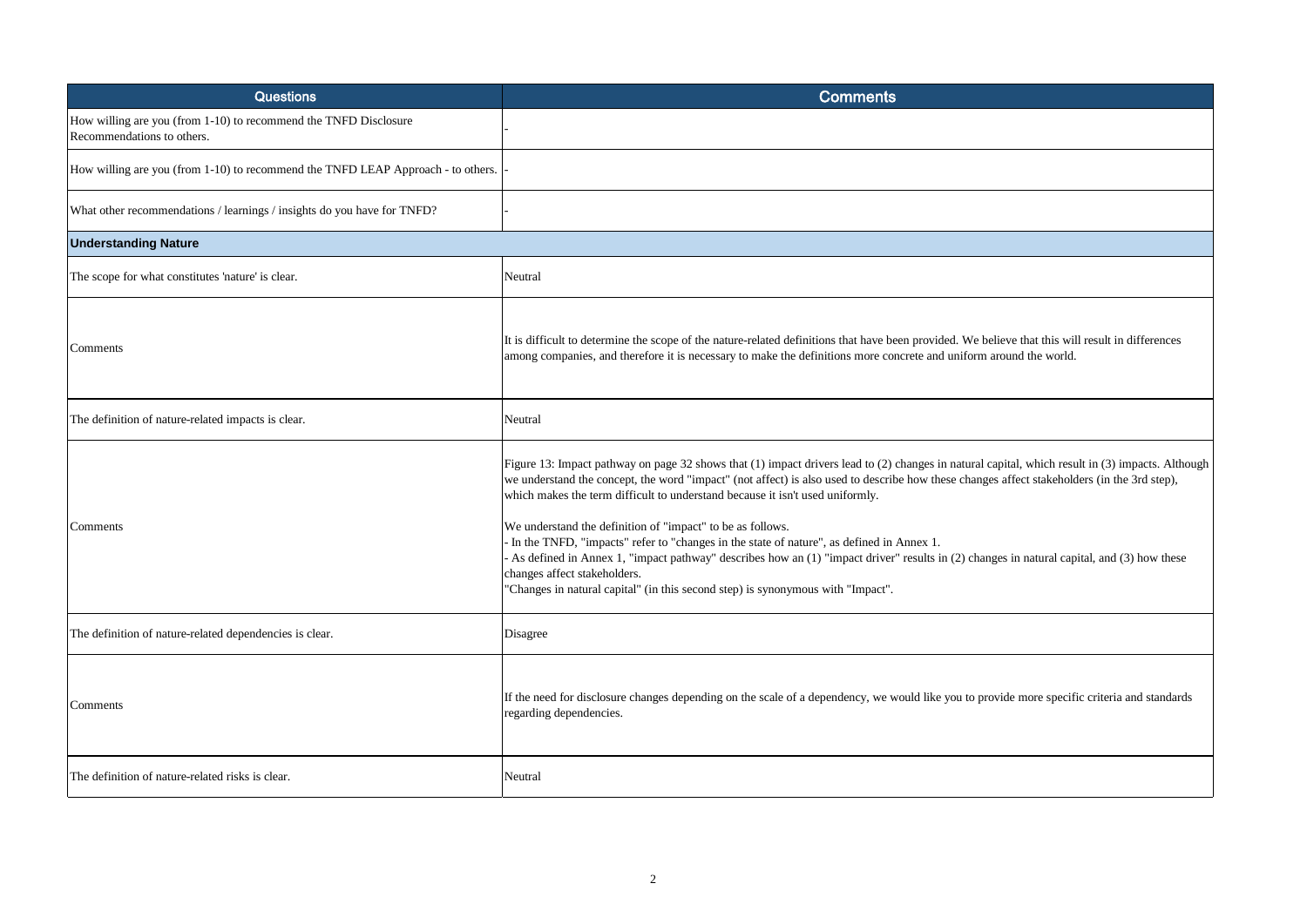| <b>Questions</b>                                                                                                   | <b>Comments</b>                                                                                                                                                                                                                                                                                                                                                                                                                                                                                                                                                                                                                                                                                                                                                                                           |
|--------------------------------------------------------------------------------------------------------------------|-----------------------------------------------------------------------------------------------------------------------------------------------------------------------------------------------------------------------------------------------------------------------------------------------------------------------------------------------------------------------------------------------------------------------------------------------------------------------------------------------------------------------------------------------------------------------------------------------------------------------------------------------------------------------------------------------------------------------------------------------------------------------------------------------------------|
| Comments                                                                                                           | The definition of nature-related risks has been clarified as "potential threats posed to an organisation lin<br>dependencies on nature and nature impacts". On the other hand, the beta version $(v0.1)$ says that nature<br>risk, transition risk and systemic risk to financial risk. However, it is unclear if this is the case for all na<br>change depending on how many events are included in the scope of nature-related risks, so careful cons<br>example, the IPBES Global Assessment Reporton on Biodiversity and Ecosystem Services mentions vir<br>risk. Further consideration is required regarding how this is reflected in physical risk and transition risk.<br>In addition, nature loss is defined as the "loss and/or decline of the state of nature". We would like you t<br>nature". |
| The definition of nature-related risks is clear.                                                                   |                                                                                                                                                                                                                                                                                                                                                                                                                                                                                                                                                                                                                                                                                                                                                                                                           |
| Comments                                                                                                           |                                                                                                                                                                                                                                                                                                                                                                                                                                                                                                                                                                                                                                                                                                                                                                                                           |
| The definitions provided support for your evaluation of nature-related impacts and<br>dependencies.                |                                                                                                                                                                                                                                                                                                                                                                                                                                                                                                                                                                                                                                                                                                                                                                                                           |
| Comments                                                                                                           |                                                                                                                                                                                                                                                                                                                                                                                                                                                                                                                                                                                                                                                                                                                                                                                                           |
| The definitions provided support your assessment of nature-related risks and<br>opportunities.                     | Neutral                                                                                                                                                                                                                                                                                                                                                                                                                                                                                                                                                                                                                                                                                                                                                                                                   |
| Comments                                                                                                           | Definitions and events related to nature have been given shape to some extent. However, the definitions<br>the beta version (v0.1), making it very difficult to quantify nature dependencies and impacts on nature.<br>risk.                                                                                                                                                                                                                                                                                                                                                                                                                                                                                                                                                                              |
| The structure provided is useful to organize your thinking around nature.                                          |                                                                                                                                                                                                                                                                                                                                                                                                                                                                                                                                                                                                                                                                                                                                                                                                           |
| Comments                                                                                                           |                                                                                                                                                                                                                                                                                                                                                                                                                                                                                                                                                                                                                                                                                                                                                                                                           |
| What additional concepts - definitions could support your assessment of nature-related<br>risks and opportunities? | Indicators that are targets for society (such as the 1.5 degree and 2 degree targets related to climate chan<br>scenario development in risk assessment.                                                                                                                                                                                                                                                                                                                                                                                                                                                                                                                                                                                                                                                  |
| The relationship between 'climate' and nature across the framework is clear and<br>coherent.                       |                                                                                                                                                                                                                                                                                                                                                                                                                                                                                                                                                                                                                                                                                                                                                                                                           |
| Comments                                                                                                           |                                                                                                                                                                                                                                                                                                                                                                                                                                                                                                                                                                                                                                                                                                                                                                                                           |
| <b>TNFD Disclosure Recommendations</b>                                                                             |                                                                                                                                                                                                                                                                                                                                                                                                                                                                                                                                                                                                                                                                                                                                                                                                           |

linked to its and other organisations' re-related events spread from physical nature-related risks. The definition might many many events are in the scope of nature-relation is required in the future. For viral infectious diseases as a biodiversity

In to clarify the definition of the "state of

ns/events related to nature are too broad in . Further consideration is needed to assess

ange) need to be defined concretely for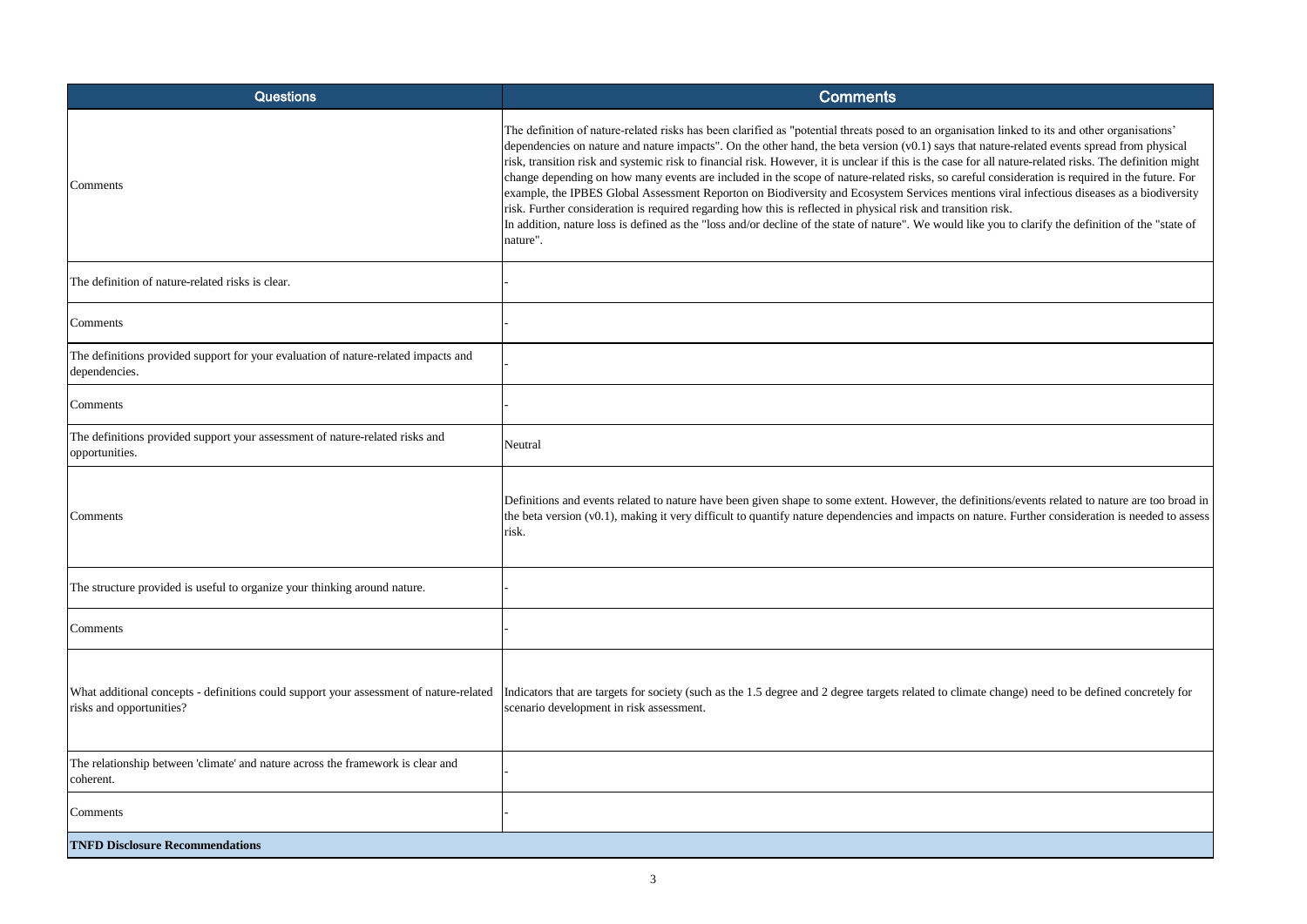| <b>Questions</b>                                                                                                                               | <b>Comments</b>                                                                                                                                                                                                                                                                                                                                   |
|------------------------------------------------------------------------------------------------------------------------------------------------|---------------------------------------------------------------------------------------------------------------------------------------------------------------------------------------------------------------------------------------------------------------------------------------------------------------------------------------------------|
| Overall, the disclosure recommendations are clear and coherent.                                                                                |                                                                                                                                                                                                                                                                                                                                                   |
| Comments                                                                                                                                       |                                                                                                                                                                                                                                                                                                                                                   |
| The disclosure recommendations for the Governance pillar are clear and coherent.                                                               |                                                                                                                                                                                                                                                                                                                                                   |
| Comments                                                                                                                                       |                                                                                                                                                                                                                                                                                                                                                   |
| The disclosure recommendations for the Strategy pillar are clear and coherent.                                                                 |                                                                                                                                                                                                                                                                                                                                                   |
| Comments                                                                                                                                       |                                                                                                                                                                                                                                                                                                                                                   |
| The disclosure recommendations for the Risk Management pillar are clear and<br>coherent.                                                       | Neutral                                                                                                                                                                                                                                                                                                                                           |
| Comments                                                                                                                                       | We understand that the processes and risk management methods for identifying, assessing and managing risks are recommended disclosures.<br>However, although it is necessary to measure risk in order to assess risk, it is very difficult to actually measure risk because the methods are not<br>specified. Further consideration is necessary. |
| The disclosure recommendations for the Metrics & Targets pillar are clear and<br>coherent.                                                     |                                                                                                                                                                                                                                                                                                                                                   |
| Comments                                                                                                                                       |                                                                                                                                                                                                                                                                                                                                                   |
| The disclosure recommendations are relevant to our business model.                                                                             | Neutral                                                                                                                                                                                                                                                                                                                                           |
| Comments                                                                                                                                       | Regarding strategy d, it is difficult for a financial institution to distinguish individual ecosystems/biomes and regions at the level of the client's<br>business establishment. For example, it could be a large region, such as at the national level. The required granularity is unclear, so we would<br>like you to clarify.                |
| The disclosure recommendations are relevant to our current management maturity level<br>in relation to nature-related risks and opportunities. |                                                                                                                                                                                                                                                                                                                                                   |
| Comments                                                                                                                                       |                                                                                                                                                                                                                                                                                                                                                   |
| The disclosure recommendations fit well with our current disclosures on GHG and<br>sustainability overall.                                     |                                                                                                                                                                                                                                                                                                                                                   |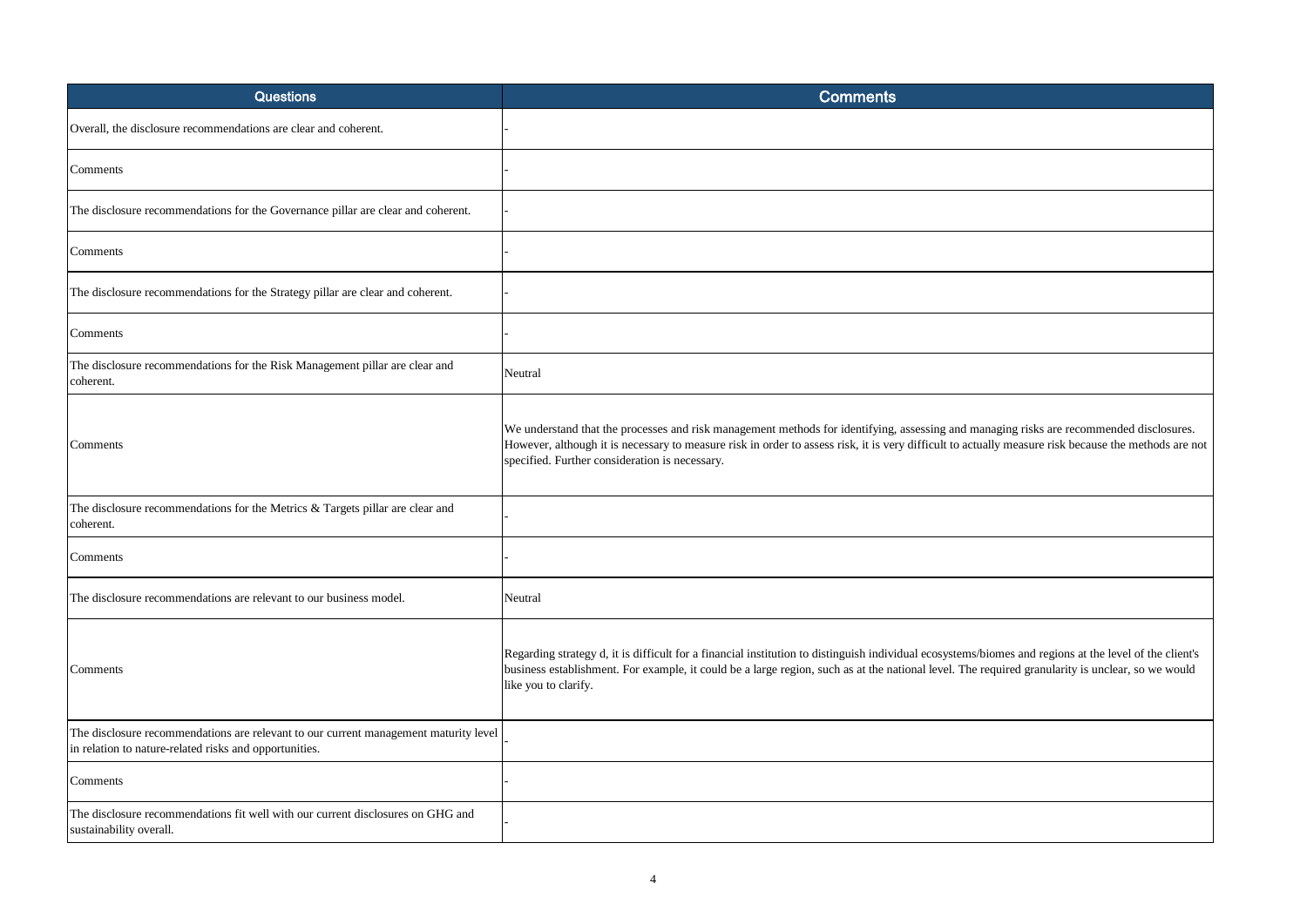| <b>Questions</b>                                                                                                        | <b>Comments</b>                                                                                                                                                                                                                                                                                                                                                                                                                                                       |
|-------------------------------------------------------------------------------------------------------------------------|-----------------------------------------------------------------------------------------------------------------------------------------------------------------------------------------------------------------------------------------------------------------------------------------------------------------------------------------------------------------------------------------------------------------------------------------------------------------------|
| Comments                                                                                                                |                                                                                                                                                                                                                                                                                                                                                                                                                                                                       |
| The level of resources required for implementation is appropriate.                                                      |                                                                                                                                                                                                                                                                                                                                                                                                                                                                       |
| Comments                                                                                                                |                                                                                                                                                                                                                                                                                                                                                                                                                                                                       |
| The level of time commitment required for implementation is appropriate.                                                | Disagree                                                                                                                                                                                                                                                                                                                                                                                                                                                              |
| Comments                                                                                                                | Since no scenario development or methods for measuring key indicators have been established at this time, it will probably be very difficult to<br>provide complete disclosure in five years with the aim of reporting the data in an annual financial report. We would like you to consider the<br>timeframe based on the progress on these issues.                                                                                                                  |
| Is your organisation currently using any of the following management frameworks?                                        |                                                                                                                                                                                                                                                                                                                                                                                                                                                                       |
| The disclosure recommendations links well to my organisation's current reporting<br>practices and approach.             | Neutral                                                                                                                                                                                                                                                                                                                                                                                                                                                               |
| Comments                                                                                                                | 'What the organisation views as potentially material and is disclosed" is mentioned as a method of clarifying the scope of disclosure, and it is<br>good to leave the decision to the disclosing body. However, decisions might differ from organisation to organisation, so we would like you to<br>provide some degree of definitions and standards.                                                                                                                |
| Should the disclosure recommendations provide linkages to additional disclosure<br>standards used by your organization? |                                                                                                                                                                                                                                                                                                                                                                                                                                                                       |
| Comments                                                                                                                |                                                                                                                                                                                                                                                                                                                                                                                                                                                                       |
| The linkages provided to existing standards / metrics are relevant and useful.                                          |                                                                                                                                                                                                                                                                                                                                                                                                                                                                       |
| TNFD LEAP Approach - a management framework for nature-related risks and opportunities                                  |                                                                                                                                                                                                                                                                                                                                                                                                                                                                       |
| The LEAP Approach was applicable and useful to our business.                                                            | Neutral                                                                                                                                                                                                                                                                                                                                                                                                                                                               |
| Comments                                                                                                                | Regarding disclosure for financial institutions, we would like you to provide a more specific description of the activities that have a direct effe<br>on nature (corresponding to Scope 1 and 2 for decarbonisation). Is it limited to water consumed by financial institutions (employee cafeterias,<br>monuments that use water, toilets, etc.)? For financial institutions, is the focus on measures and disclosure equivalent to Scope 3 for<br>decarbonisation? |

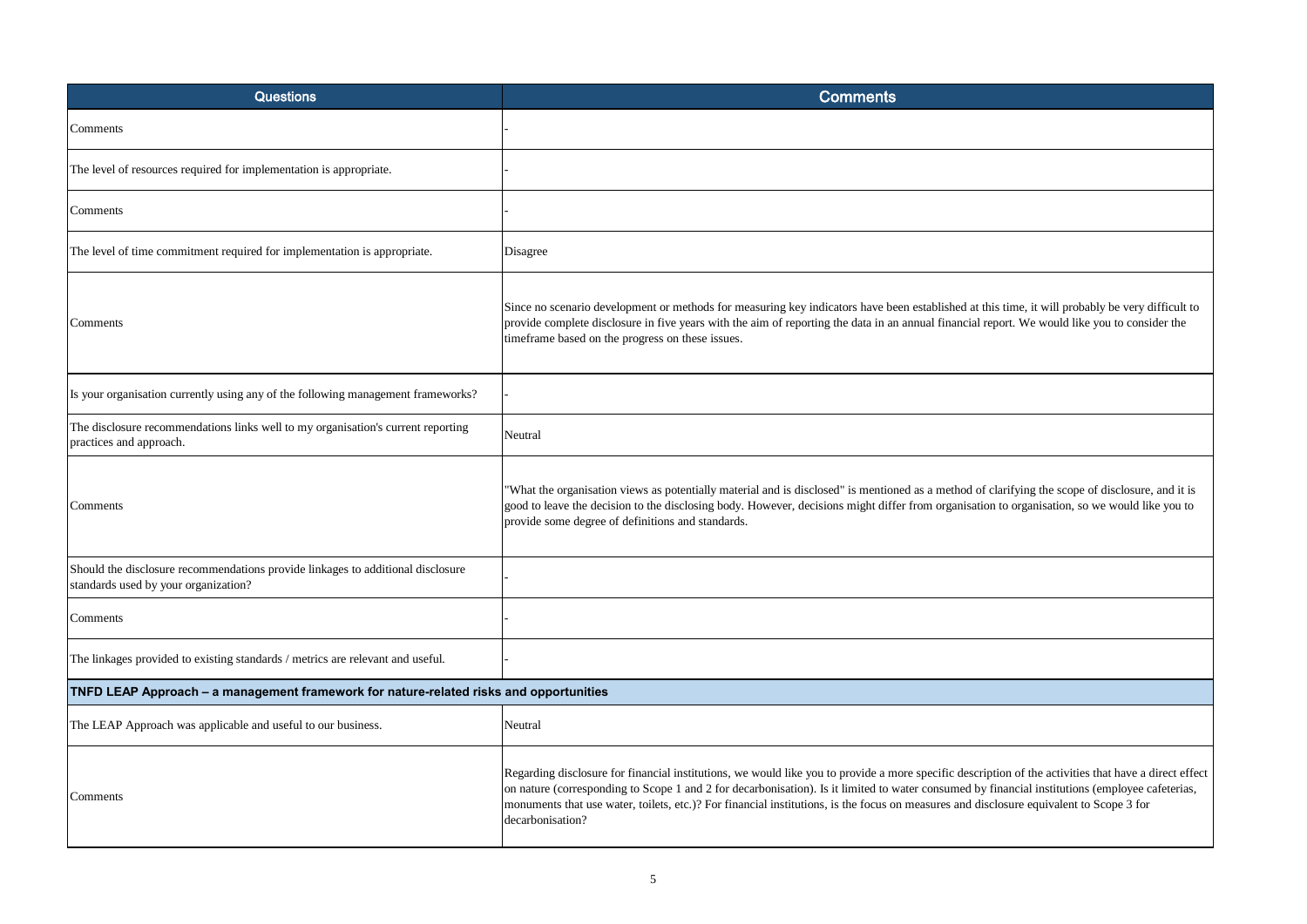| <b>Questions</b>                                                                                                                 | <b>Comments</b> |
|----------------------------------------------------------------------------------------------------------------------------------|-----------------|
| The LEAP Approach is relevant to our business model.                                                                             |                 |
| Comments                                                                                                                         |                 |
| The LEAP Approach is relevant to our current management maturity level in relation to<br>nature-related risks and opportunities. |                 |
| Comments                                                                                                                         |                 |
| The disclosure recommendations link well to my organisation's current reporting<br>practices and approach.                       |                 |
| Comments                                                                                                                         |                 |
| Is your organisation currently using any of the following management frameworks?                                                 |                 |
| The LEAP Approach is applicable based on the level of aggregation required for my<br>organization.                               |                 |
| Comments                                                                                                                         |                 |
| Should the disclosure recommendations provide linkages to additional disclosure<br>standards used by your organization?          |                 |
| If Yes (which?)                                                                                                                  |                 |
| The linkages provided to existing approaches / management frameworks are relevant<br>and useful.                                 |                 |
| Comments                                                                                                                         |                 |
| The level of resources required for implementation is appropriate.                                                               |                 |
| Comments                                                                                                                         |                 |
| The level of time commitment required for implementation is appropriate.                                                         |                 |
| Comments                                                                                                                         |                 |
| The guidance supported us in scoping our assessment.                                                                             |                 |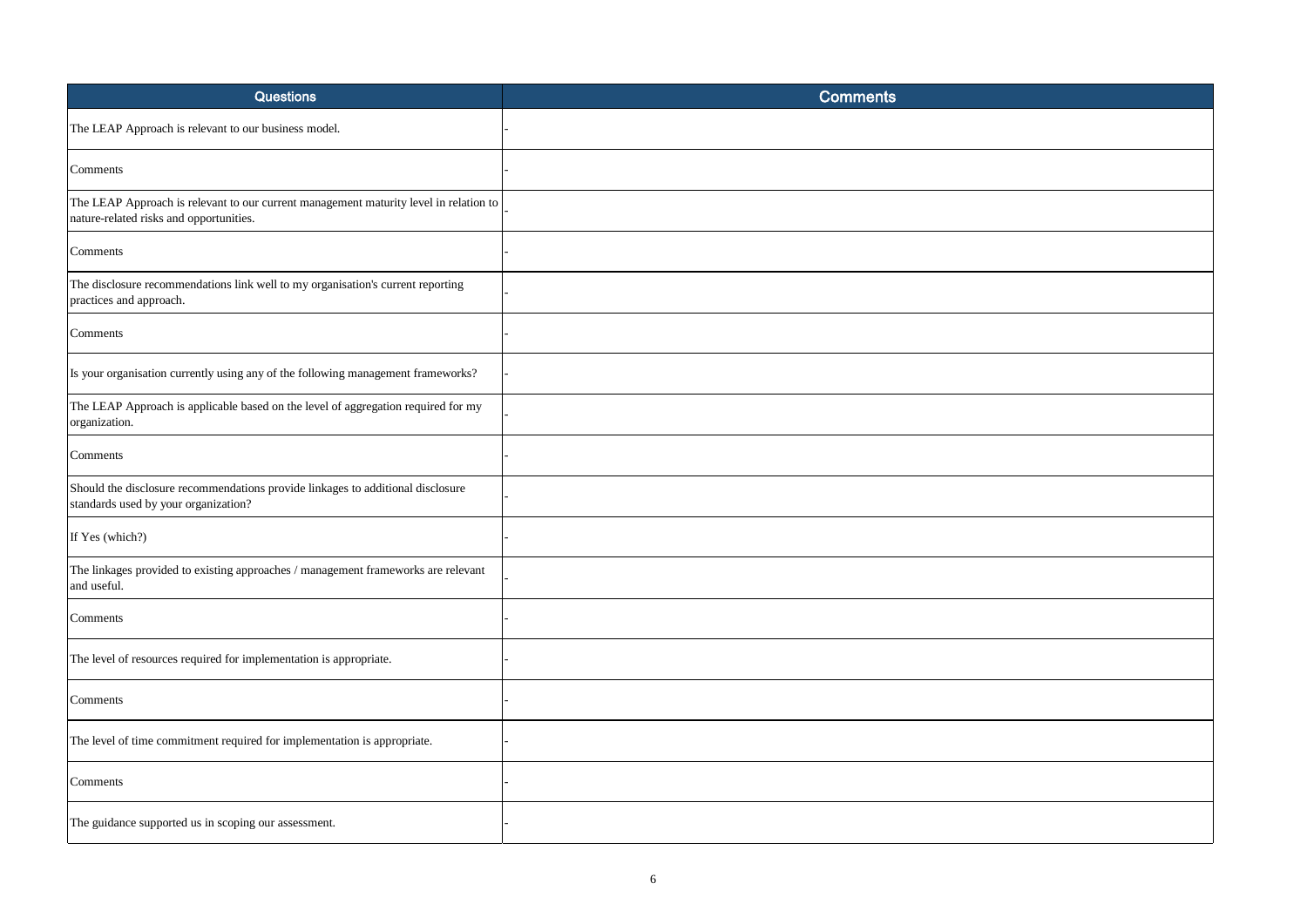| <b>Questions</b>                                                                                                                           | <b>Comments</b>                                                                                                                                                                                                                                                                                                                                                           |
|--------------------------------------------------------------------------------------------------------------------------------------------|---------------------------------------------------------------------------------------------------------------------------------------------------------------------------------------------------------------------------------------------------------------------------------------------------------------------------------------------------------------------------|
| Comments                                                                                                                                   |                                                                                                                                                                                                                                                                                                                                                                           |
| The guidance supported for the Locate phase is relevant and appropriate.                                                                   |                                                                                                                                                                                                                                                                                                                                                                           |
| Comments                                                                                                                                   |                                                                                                                                                                                                                                                                                                                                                                           |
| The guidance helped us better understand and evaluate impacts.                                                                             |                                                                                                                                                                                                                                                                                                                                                                           |
| Comments                                                                                                                                   |                                                                                                                                                                                                                                                                                                                                                                           |
| The guidance helped us better understand and evaluate dependencies.                                                                        |                                                                                                                                                                                                                                                                                                                                                                           |
| Comments                                                                                                                                   |                                                                                                                                                                                                                                                                                                                                                                           |
| The guidance supported us to prioritize impacts.                                                                                           |                                                                                                                                                                                                                                                                                                                                                                           |
| Comments                                                                                                                                   |                                                                                                                                                                                                                                                                                                                                                                           |
| The guidance supported us to prioritize dependencies.                                                                                      |                                                                                                                                                                                                                                                                                                                                                                           |
| Comments                                                                                                                                   |                                                                                                                                                                                                                                                                                                                                                                           |
| The guidance supported us to better understand and integrate data on the state of nature<br>pressures on nature (thresholds & allocations) |                                                                                                                                                                                                                                                                                                                                                                           |
| Comments                                                                                                                                   |                                                                                                                                                                                                                                                                                                                                                                           |
| The guidance supported us to better define and prioritize nature-related risks and<br>opportunities.                                       | Disagree                                                                                                                                                                                                                                                                                                                                                                  |
| Comments                                                                                                                                   | In the beta version (v0.1), since definitions/events related to nature have been given shape accordingly, we believe that the definitions are useful<br>in and of themselves. On the other hand, the scope is too broad and no method of risk assessment has been established, making it difficult to<br>use a common set of indicators for comparison and to prioritise. |
| The guidance enhanced our capacity to translate nature-related risks into financial risks. Disagree                                        |                                                                                                                                                                                                                                                                                                                                                                           |

| ly, we believe that the definitions are useful<br>s been established, making it difficult to |  |
|----------------------------------------------------------------------------------------------|--|
|                                                                                              |  |
|                                                                                              |  |
|                                                                                              |  |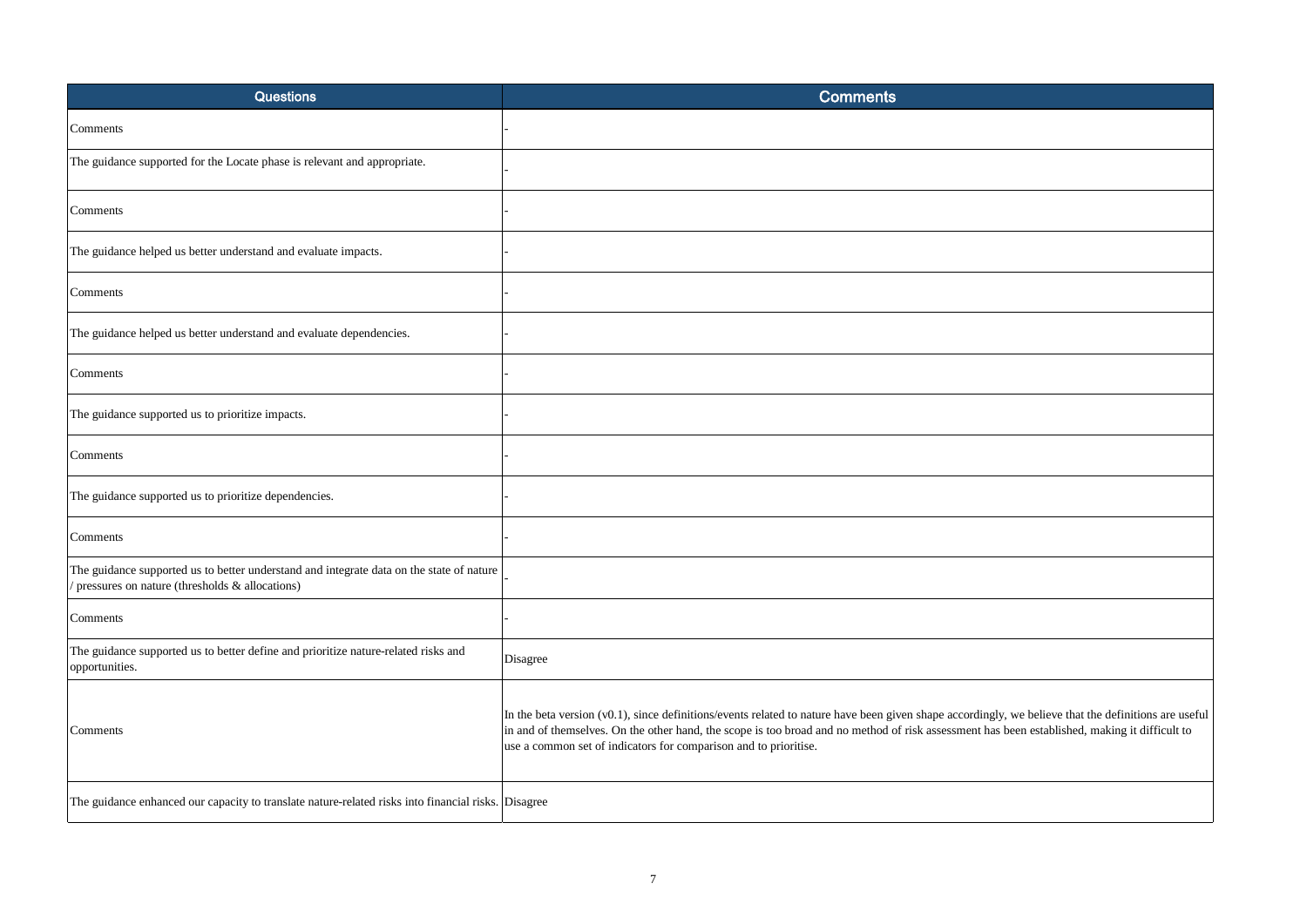| <b>Questions</b>                                                                                                                                      | <b>Comments</b>                                                                                                                                                                                                                                                                                                                                                                                                                                                                                                                      |
|-------------------------------------------------------------------------------------------------------------------------------------------------------|--------------------------------------------------------------------------------------------------------------------------------------------------------------------------------------------------------------------------------------------------------------------------------------------------------------------------------------------------------------------------------------------------------------------------------------------------------------------------------------------------------------------------------------|
| Comments                                                                                                                                              | In the beta version (v0.1), we understand the concept of using physical risk and transition risk to convert nature-related<br>However, it is necessary to confirm the details of what kind of methodologies and models are actually used for conversi-                                                                                                                                                                                                                                                                               |
| The guidance supported us in identifying new nature-related risks.                                                                                    | Yes                                                                                                                                                                                                                                                                                                                                                                                                                                                                                                                                  |
| Comments                                                                                                                                              | Concrete definitions/events related to nature are provided in the beta version (v0.1), which is useful for identifying risk                                                                                                                                                                                                                                                                                                                                                                                                          |
| The guidance supported us in identifying new nature-related opportunities.                                                                            |                                                                                                                                                                                                                                                                                                                                                                                                                                                                                                                                      |
| Comments                                                                                                                                              |                                                                                                                                                                                                                                                                                                                                                                                                                                                                                                                                      |
| The guidance enhanced our capacity to act on nature-related opportunities.                                                                            |                                                                                                                                                                                                                                                                                                                                                                                                                                                                                                                                      |
| Comments                                                                                                                                              |                                                                                                                                                                                                                                                                                                                                                                                                                                                                                                                                      |
| The guidance supported in evolving our business model and strategic thinking, away<br>from nature negative outcomes and towards nature positive ones. | Neutral                                                                                                                                                                                                                                                                                                                                                                                                                                                                                                                              |
| Comments                                                                                                                                              | For financial institutions (especially banks), their own contribution to climate change is limited, such as reducing their (<br>$+$ 2), and the main objective for financial institutions is to create a nature-positive finance flow.<br>On the other hand, given that transition finance in climate change is difficult to define, we assume that it is difficult to d<br>finance". It is necessary to create consensus about "nature positive finance" among stakeholders. If each company defin<br>are concerns about "washing". |
| The guidance supported in shifting resource allocation.                                                                                               |                                                                                                                                                                                                                                                                                                                                                                                                                                                                                                                                      |
| Comments                                                                                                                                              |                                                                                                                                                                                                                                                                                                                                                                                                                                                                                                                                      |
| The guidance supported us in preparing for disclosures.                                                                                               |                                                                                                                                                                                                                                                                                                                                                                                                                                                                                                                                      |
| Comments                                                                                                                                              |                                                                                                                                                                                                                                                                                                                                                                                                                                                                                                                                      |

vert nature-related risk into financial risk. weverston to conversion. as reducing their GHG emissions (Scope 1 at it is difficult to define "nature positive ch company defines it differently, there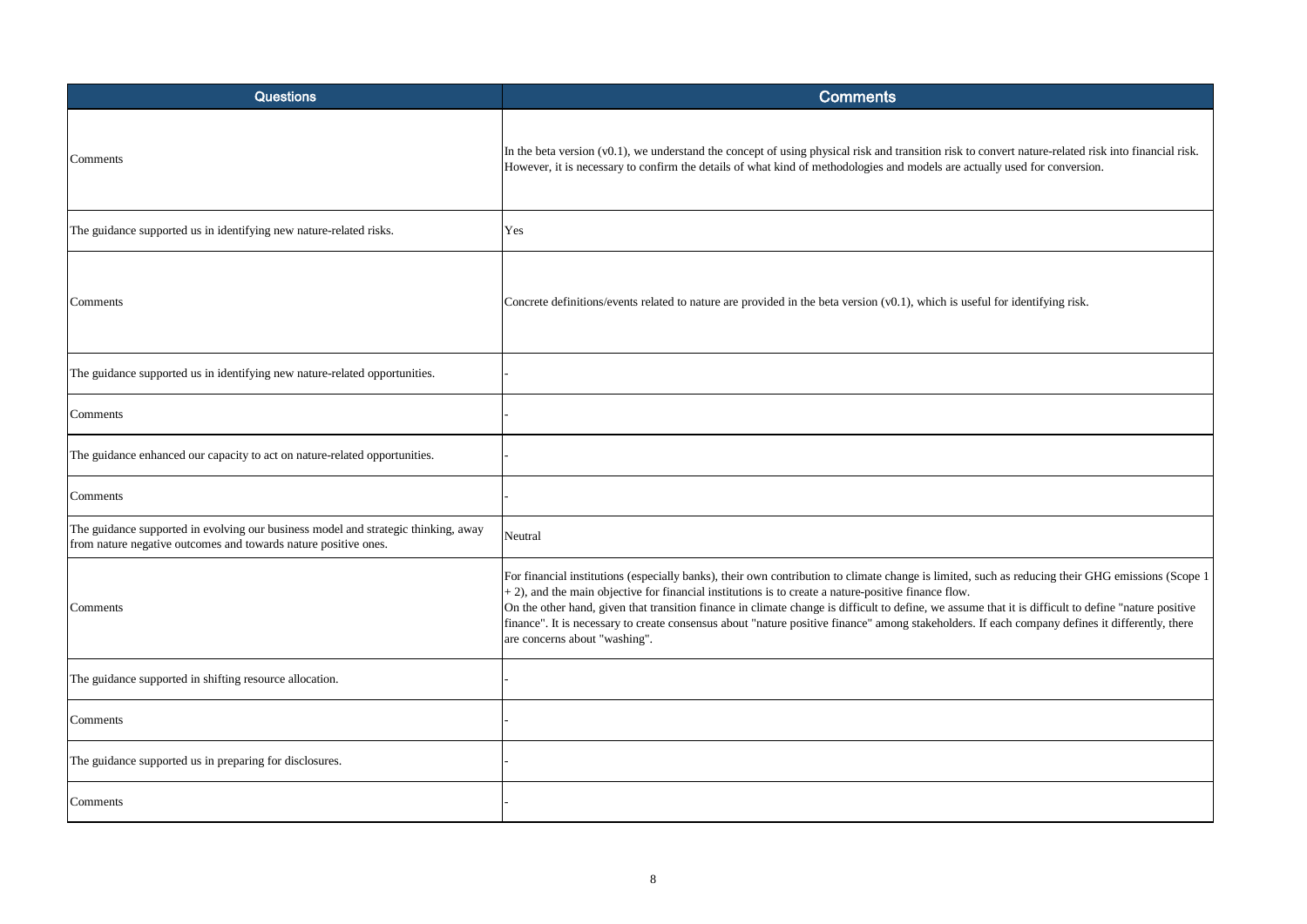| <b>Questions</b>                                                                                                                   | <b>Comments</b>                                                                                                                                                                                                                                                                                                                                                                                                                                                                                                                                           |
|------------------------------------------------------------------------------------------------------------------------------------|-----------------------------------------------------------------------------------------------------------------------------------------------------------------------------------------------------------------------------------------------------------------------------------------------------------------------------------------------------------------------------------------------------------------------------------------------------------------------------------------------------------------------------------------------------------|
| The guidance supported us to better engage with key stakeholders around nature-related<br>issues.                                  |                                                                                                                                                                                                                                                                                                                                                                                                                                                                                                                                                           |
| Comments                                                                                                                           |                                                                                                                                                                                                                                                                                                                                                                                                                                                                                                                                                           |
| The guidance supported in evolving our collaboration with peers and unlikely allies,<br>around attaining nature positive outcomes. |                                                                                                                                                                                                                                                                                                                                                                                                                                                                                                                                                           |
| Comments                                                                                                                           |                                                                                                                                                                                                                                                                                                                                                                                                                                                                                                                                                           |
| <b>Metrics</b>                                                                                                                     |                                                                                                                                                                                                                                                                                                                                                                                                                                                                                                                                                           |
| The framework integrates well with metrics that are currently being used by my<br>organisation                                     |                                                                                                                                                                                                                                                                                                                                                                                                                                                                                                                                                           |
| Comments                                                                                                                           |                                                                                                                                                                                                                                                                                                                                                                                                                                                                                                                                                           |
| Metrics included are clear, relevant and applicable                                                                                |                                                                                                                                                                                                                                                                                                                                                                                                                                                                                                                                                           |
| Comments                                                                                                                           |                                                                                                                                                                                                                                                                                                                                                                                                                                                                                                                                                           |
| The metrics provided help us enhance our management approach                                                                       |                                                                                                                                                                                                                                                                                                                                                                                                                                                                                                                                                           |
| Comments                                                                                                                           |                                                                                                                                                                                                                                                                                                                                                                                                                                                                                                                                                           |
| Are there any specific metrics or metric sets (i.e. standards) that should be included?                                            |                                                                                                                                                                                                                                                                                                                                                                                                                                                                                                                                                           |
| Comments                                                                                                                           |                                                                                                                                                                                                                                                                                                                                                                                                                                                                                                                                                           |
| <b>Targets</b>                                                                                                                     |                                                                                                                                                                                                                                                                                                                                                                                                                                                                                                                                                           |
| The framework integrates well with targets that are currently being used by my<br>organisation.                                    | Disagree                                                                                                                                                                                                                                                                                                                                                                                                                                                                                                                                                  |
| Comments                                                                                                                           | At present, it is difficult to understand what to ask the investee/borrower during engagement, and a clarification of the goals to be set would be<br>useful.<br>Should we simply restrict corporate activities that result in damage to biodiversity? In that case, is consideration being given to a timeframe,<br>such as for decarbonisation? We believe that concrete verification and consideration will proceed once specific milestones, standard roadmaps,<br>and scenarios (such as "2050 Carbon Neutral" for decarbonisation) are established. |
| Metrics included are clear, relevant and applicable.                                                                               |                                                                                                                                                                                                                                                                                                                                                                                                                                                                                                                                                           |